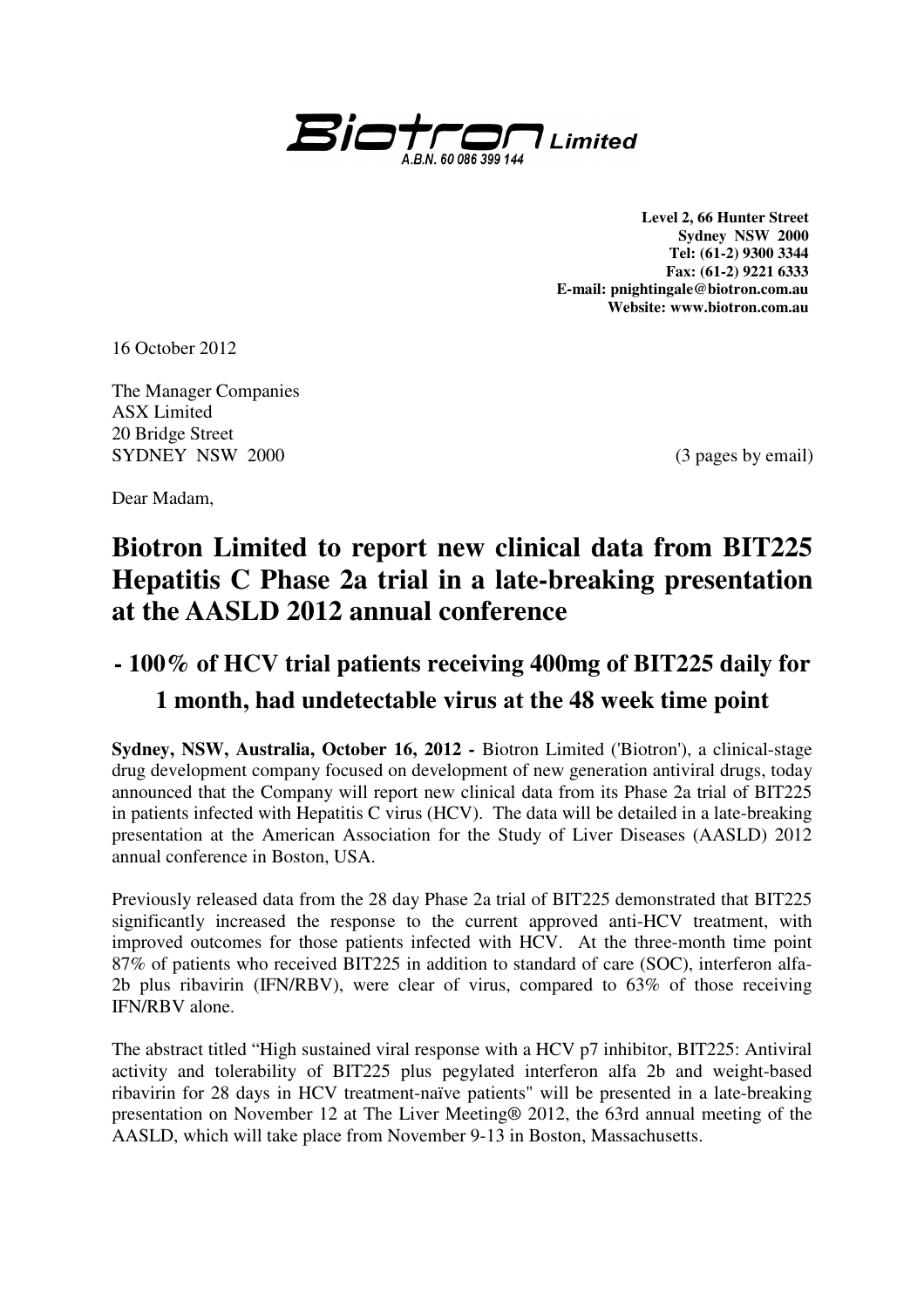Key new data that will be presented include results from the week 48 follow-up of trial participants. These latest results demonstrate that 100% of patients who received 400mg dose of BIT225 in addition to IFN/RBV maintained a sustained virological response (SVR), with virus levels below the limit of detection. Patients who received 200mg of BIT225 in addition to IFN/RBV had 87.5% SVR, while patients who only received treatment with IFN/RBV had 75% SVR.

The 48-week data extends the previous three-month data, and demonstrates that BIT225 appeared to continue to provide additional benefit to patients after the conclusion of dosing.

Biotron's BIT225 targets the HCV viral protein p7, which has crucial roles in virus replication and reproduction. It is a new target, and BIT225 is a first-in-class direct acting antiviral for the treatment of HCV.

As well as being synergistic with current approved SOC HCV treatments, preclinical studies have demonstrated that BIT225 also works well *in vitro* with some polymerase inhibitors, another new drug class in clinical development.

BIT225 is also in development for treatment of HIV, with a Phase 1b/2a trial currently in progress. BIT225 offers a unique opportunity for potential use in the HIV/HCV co-infected population. A trial in this patient population is anticipated to commence before the end of 2012.

## **Enquiries**

Dr Michelle Miller Rudi Michelson Biotron Limited +61-3 9620 3333 +61-2 9805 0488 +61-(0)412313329

Managing Director Monsoon Communications

Yours sincerely

Peter J. Nightingale Company Secretary

pjn6905